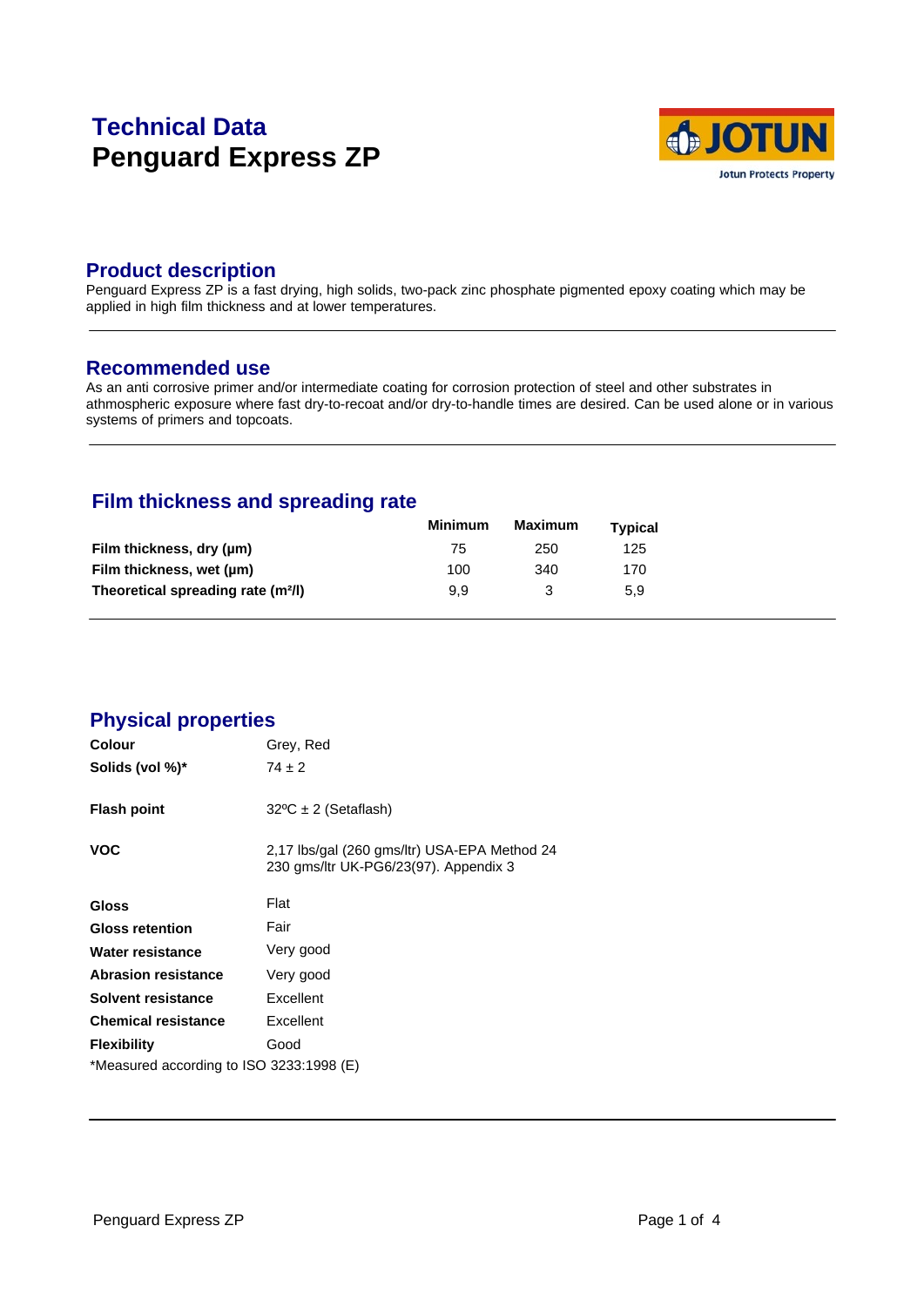# **Surface preparation**

All surfaces should be clean, dry and free from contamination. The surface should be assessed and treated in accordance with ISO 8504.

#### **Bare steel**

Cleanliness: Blast cleaning to Sa 2½ (ISO 8501-1:2007). Roughness: using abrasives suitable to achieve grade Fine to Medium G (30-85 µm, Ry5) (ISO 8503-2)

#### **Shopprimed steel**

Clean, dry and undamaged approved shopprimer.

#### **Coated surfaces**

Clean, dry and undamaged compatible primer. Please contact your local Jotun office for more information.

#### **Other surfaces**

The coating may be used on other substrates. Please contact your local Jotun office for more information.

### **Condition during application**

The temperature of the substrate should be minimum -5°C and at least 3°C above the dew point of the air, temperature and relative humidity measured in the vicinity of the substrate. Good ventilation is required in confined areas to ensure proper drying. The coating should not be exposed to oil, chemicals or mechanical stress until cured.

### **Application methods**

**Spray** Use airless spray

**Brush** Recommended for stripe coating and small areas, care must be taken to achieve the specified dry film thickness.

# **Application data**

| Mixing ratio (volume)      | 4:1                                                                                                      |
|----------------------------|----------------------------------------------------------------------------------------------------------|
| <b>Mixing</b>              | 4 parts Comp. A (base) to be mixed thoroughly with 1 part Comp. B (curing agent)<br>10 min prior to use. |
| Pot life $(23^{\circ}C)$   | 2 hours. (Reduced at higher temp.)                                                                       |
| <b>Thinner/Cleaner</b>     | Jotun Thinner No. 17                                                                                     |
| Guiding data airless spray |                                                                                                          |
| Pressure at nozzle         | 15 MPa (150 kp/cm <sup>2</sup> , 2100 psi)                                                               |
| Nozzle tip                 | $0.46 - 0.69$ mm $(0.018 - 0.027")$                                                                      |
| Spray angle                | $40 - 80^{\circ}$                                                                                        |
| <b>Filter</b>              | Check to ensure that filters are clean.                                                                  |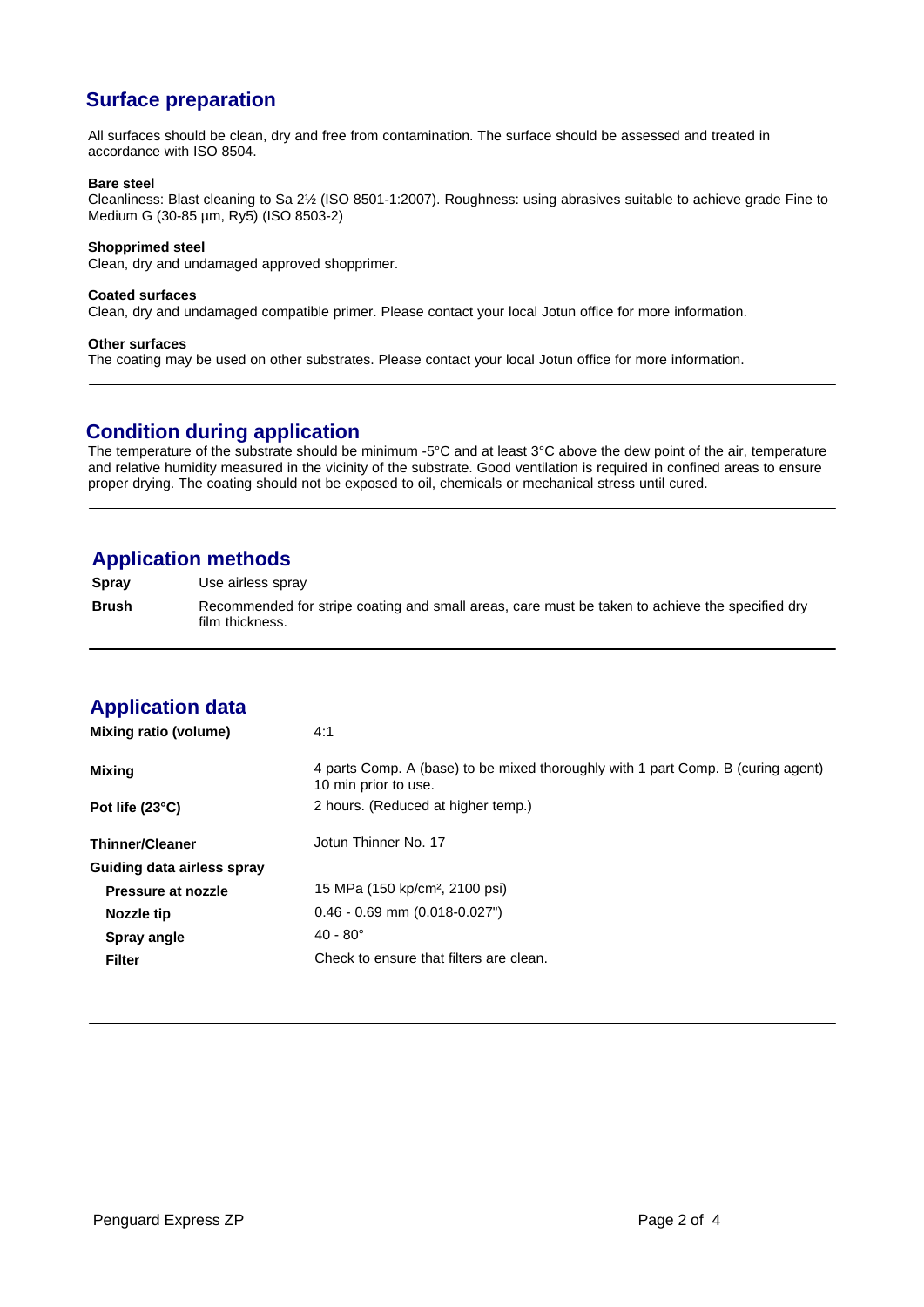## **Drying time**

Drying times are generally related to air circulation, temperature, film thickness and number of coats, and will be affected correspondingly. The figures given in the table are typical with:

Good ventilation (Outdoor exposure or free circulation of air)

Typical film thickness

One coat on top of inert substrate

| Substrate temperature               | $-5^{\circ}$ C | $0^{\circ}$ C   | $5^{\circ}$ C   | $10^{\circ}$ C | $23^{\circ}$ C |  |
|-------------------------------------|----------------|-----------------|-----------------|----------------|----------------|--|
| Surface dry                         | 16 h           | 11 <sub>h</sub> | 4 h             | 2 <sub>h</sub> | 1 h            |  |
| Through dry                         | 38 h           | 24 h            | 10 <sub>h</sub> | 6 h            | 3 h            |  |
| <b>Cured</b>                        | ۰              | 21 <sub>d</sub> | 13d             | 8 d            | 4 d            |  |
| Dry to recoat, minimum              | 24 h           | 14 h            | 8 h             | 4 h            | 2 <sub>h</sub> |  |
| Dry to recoat, maximum <sup>1</sup> |                |                 |                 |                |                |  |
| Substrate temperature               | $40^{\circ}$ C |                 |                 |                |                |  |

| 94001400101100141010   | 40 U |
|------------------------|------|
| <b>Surface dry</b>     | 0.5h |
| Through dry            | 2 h  |
| Cured                  | 3 d  |
| Dry to recoat, minimum | 1 h  |
|                        |      |

**Dry to recoat, maximum <sup>1</sup>**

1. Provided the surface is free from chalking and other contamination prior to application, there is normally no overcoating time limit. Best intercoat adhesion occurs, however, when the subsequent coat is applied before preceding coat has cured. If the coating has been exposed to direct sunlight for some time, special attention must be paid to surface cleaning and mattening/removal of the surface layer in order to obtain good adhesion

The given data must be considered as guidelines only. The actual drying time/times before recoating may be shorter or longer, depending on film thickness, ventilation, humidity, underlying paint system, requirement for early handling and mechanical strength etc. A complete system can be described on a system sheet, where all parameters and special conditions could be included.

# **Typical paint system**

**Penguard Express ZP 2 x 125 µm (Dry Film Thickness)** Hardtop AS/Hardtop XP 1 x 50 µm (Dry Film Thickness)

**Other systems may be specified, depending on area of use**

### **Storage**

The product must be stored in accordance with national regulations. Storage conditions are to keep the containers in a dry, cool, well ventilated space and away from source of heat and ignition. Containers must be kept tightly closed.

### **Handling**

Handle with care. Stir well before use.